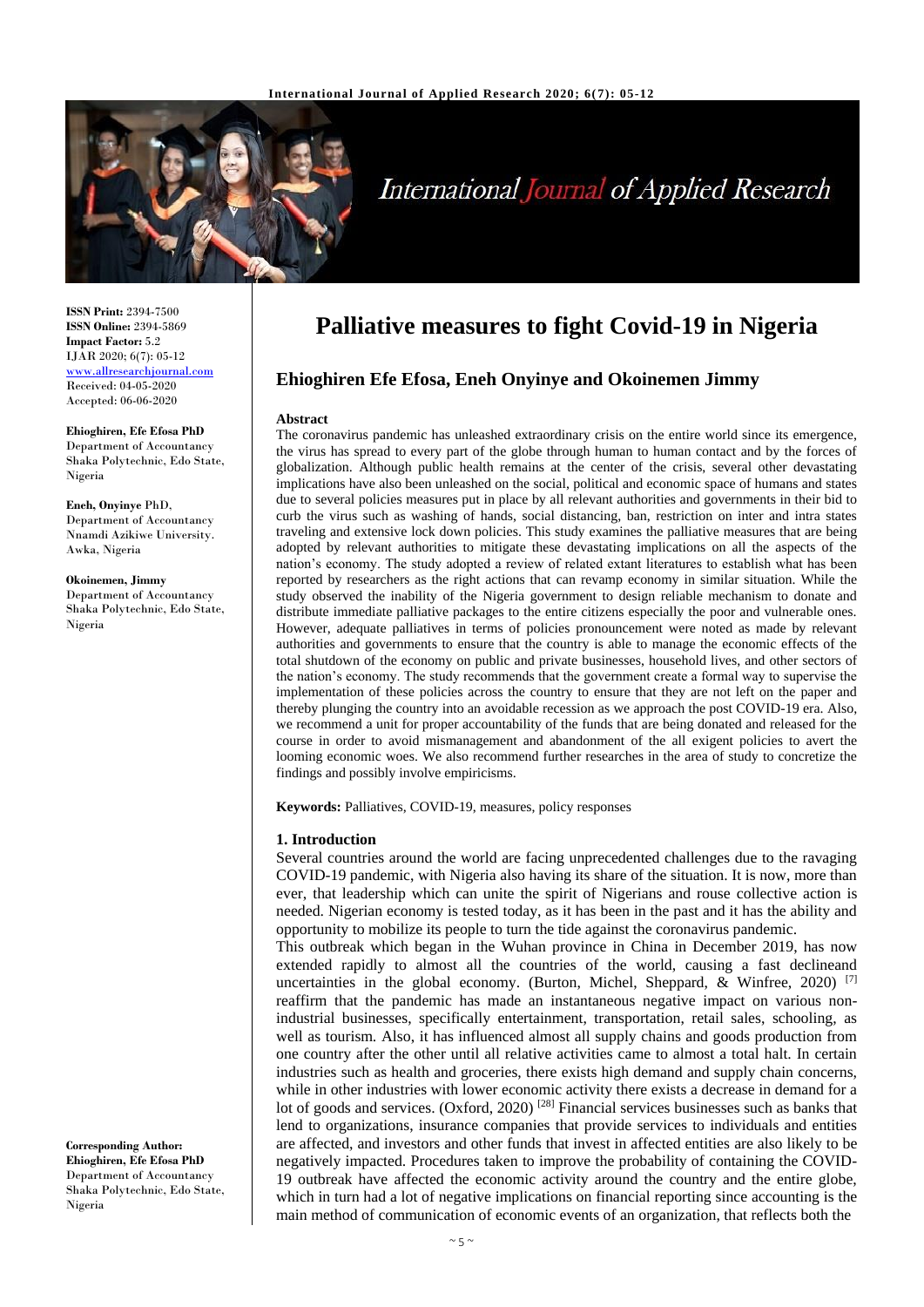economic and social changes of a nation or its level of development (IFRS bulletin, 2020).

While time remains of the essence, immediate decisive action becomes imperative at the same time as governments around the globe are struggling to implement economic stimulus programs designed to keep the world economy from sinking into depression as what began as a health crisis with grave impact on populations has become an economic and fiscal crisis with a high risk of negative social implications. If concerted efforts are not initiated and rigorously pursued, the post COVID-19 experience would present an endless list of poor and destabilized countries which were doing well before the pandemic. It is with this exigency of need to avoid the negative doom that this study is set out to review the palliative measures and policy responses to fight the effects of the pandemic in Nigeria. To enable a concise review, the study seeks to provide answers to the following questions;

- 1. What are the palliative measures taken to sustain the economy during coronavirus pandemic in Nigeria?
- 2. What policy responses have been adopted to fight the effects of COVID-19 shutdown in Nigeria?
- 3. What are the impacts of these policy measures on the economic stability and growth in Nigeria?

#### **2. Literature Review**

Almost every country of the world is currently trying to response and properly manage a fast changing public health crisis due to the coronavirus outbreak as the economic and financial ramifications of the outbreak remains so serious (Hafiz, Oei, Ring, & Shnitser, (2020) [16]. The above working paper discusses these ramifications and identifies three interrelated but potentially conflicting policy priorities at stake in managing the economic and financial fallout of the COVID-19 crisis which includes provision of social insurance and a social safety net to individuals and families in need, management of systemic economic and financial risk and encouragement of critical spatial behaviours to help contain the spread of COVID-19. The confluence of the above policy considerations and the potential conflicts among them make the outbreak a significant and unique regulatory challenge for policy makers, and one for which the consequences of getting it wrong are dire. (Burton, *et al.*,  $2020$ ) <sup>[7, 8]</sup> observed that the economic effects associated with the coronavirus epidemic are potentially significant. In the United States, they represent an economic shock to an otherwise healthy economy. The response to the coronavirus should be targeted, temporary, and transparent. Any emergency fiscal policy response should link directly to the coronavirus in order to address the source of the economic shock while limiting any political abuse that can develop in moments of crisis. As the global outbreak continues to cause significant health challenges with a devastating impact on world economies, most countries continue to implement some level of lockdown to curtail the spread of the disease. This is h

hese measures include; release of contingency funds to the Nigeria's Centre for Disease Control (NCDC), Establishment of Fund to upgrade healthcare facilities, Waiver of import duty on medical equipment, medicines, protection equipment forth, treatment of COVID-19 patients, as well as Donation of salaries by ministers and a number of other measures.

(Lucas, 2014) opined that these measures such as these taken by several other countries all proceed from the urgent need to prevent a catastrophic economic collapse that would have dire human, social, and health consequences in times of troubles economy like the pandemic. While the trade impact of these measures may not be a prime concern of governments at present, experience from the crisis of 2008 suggests that poorly designed stimulus packages can have negative, long-lasting consequences for global trade and national welfare. Although there is an urgent need to deploy measures quickly, care should also be taken to ensure that today's stimulus does not sow the seeds of enduring trade distortions**,** including excess capacity, industrial investment, support that results in windfall gains for particular firms, and duplicative infrastructure projects (Cross, 2016). Also, emphasis could be effectively placed on measures that benefit smaller businesses, including those operating in services sectors, as well as on investments in strengthening broader healthcare and social safety nets from which everyone benefits to kick-start final demand after the immediate crisis, reduce excess savings, and rebalance the global economy (Balassone, Francese, & Pace, 2011)<sup>[5]</sup>.

Managing the economy, addressing unemployment, and keeping commitments to local and foreign creditors will be a key priority (Cruces, & Trebesch, 2013) [10]. It is encouraging to see that multi-lateral agencies like the IMF and the World Bank have started conversations on debt relief for emerging economies, which will somewhat cushion the impact of the projected recession (Hafiz, Oei, Ring, & Shnitser, 2020) [16]. Similarly, the global impacts of COVID-19 on small and medium enterprises are expected to be severe. Governments in both developed and emerging markets are mobilising to support businesses and individuals as they seek to mitigate the economic impact of the COVID-19. Measures vary considerably from country to country. They include fiscal measures aimed at supporting businesses to stay above murky waters and households to survive the crisis. Governments have also made provisions to address the much needed access to finance to ensure these SME's are sustainable and reduce the culling of employees. Nigeria's Federal Government has set-up a Presidential Task Force on Coronavirus to coordinate the country's efforts in dealing with the pandemic. An Emergency Economic Stimulus Bill has been submitted for consideration by the National Assembly. The Fiscal Stimulus Package which comprises of various measures in response to the COVID-19 pandemic and collapse of oil price has been announced. Relevant agencies of government at Federal and State levels have also announced various measures in the area of economic, tax and other fiscal measures targeted at alleviating the economic impact of the COVID-19 pandemic. (Hafiz et al., 2020)<sup>[20]</sup>.

Beyond the tragic health hazards and human consequences of the COVID-19 pandemic, the economic uncertainties, and disruptions that have resulted come at a significant cost to the global economy. The United Nations Trade and Development Agency (UNCTAD, 2020) put the cost of the outbreak at about US\$2 trillion in 2020. Most central banks, finance ministries and independent economic experts around the world have taken solace in the prediction that the impacts might be sharp but short-lived, and economic activities would return to normal thereafter. This line of thought mirrors the thinking of the events that shaped the 2007 global financial crisis. However, it is quite instructive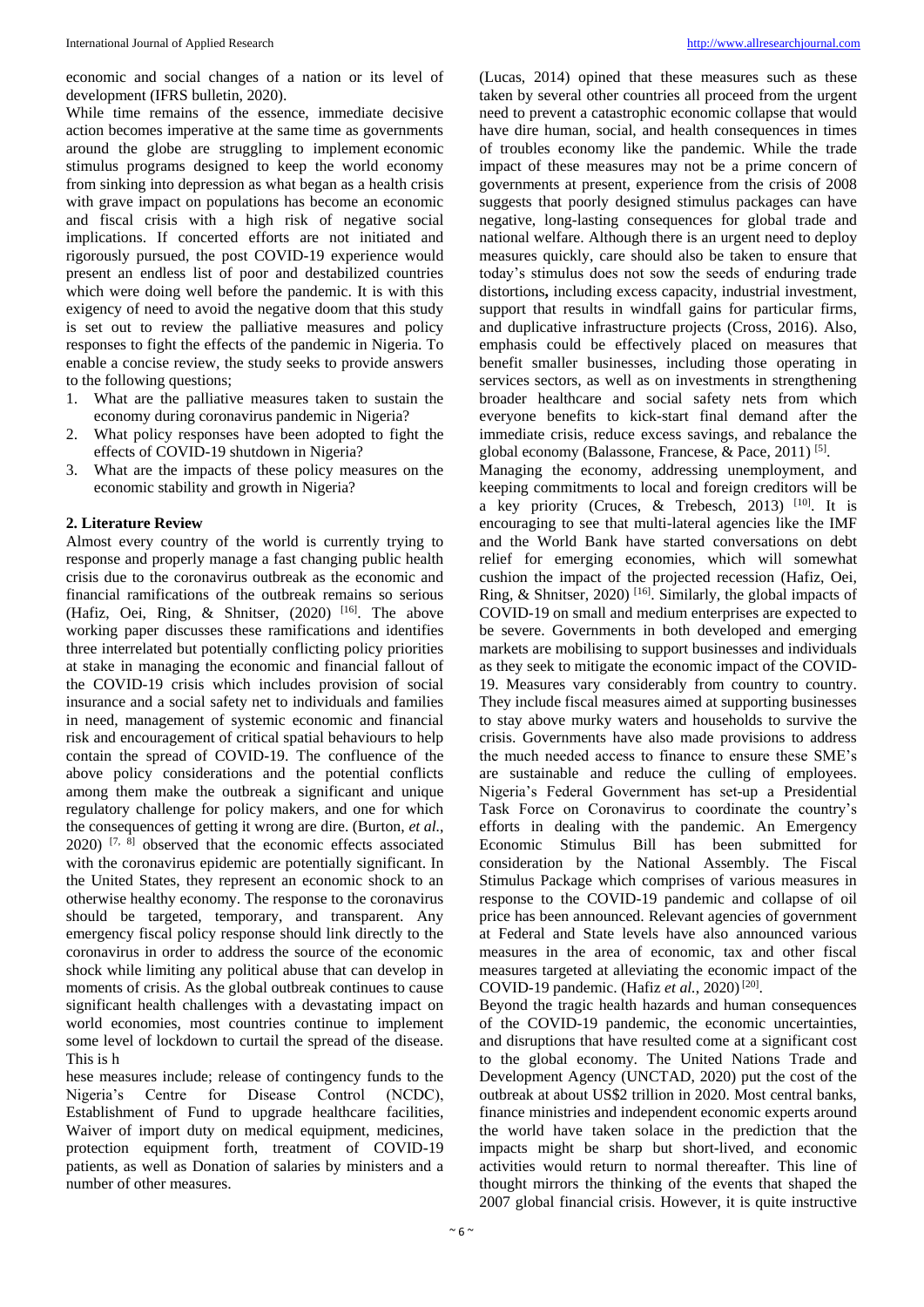to note that the 2007 crisis which emanated from the United States' subprime mortgage crisis was mainly an economic phenomenon, with its fallout spreading across many regions of the world (Adefeso,  $\&$  Mobolaji, 2010)<sup>[1]</sup>. When compared to COVID-19, the 2008 crisis could be described as minor and manageable. The tumultuous events that COVID-19 had spread across the globe cut across every facet of human existence and the consequences may linger beyond the second half of 2021.

The slowdown in the global economy and lockdown in all most all countries, such as Italy, Spain and most Eurozone economies and beyond, as a result, COVID-19 has also taken its toll on the global demand for oil. The decline in oil demand is estimated to surpass the loss of nearly 1 million barrels per day during the 2008 recession. This is also coming at a time when two key players in the global oil industry, Russia and the OPEC cartel are at loggerheads on the decision to cut output. The unequivocal oil price war started between these two global oil market giants may have more dire consequences on the oil price that has started to dive. Sector-specific implications and impacts could vary. For example, the impacts on the global aviation and tourism sectors are a result of the implications of the pandemic on global travel. As discretionary spending by consumers continues to decline, cruise companies, hotels, and hospitality are facing declining demand and patronage. For example, in Hungary alone, more than 50% of hotel reservations have been canceled. Also, the pandemic is placing up to 8 million jobs in the leisure and hospitality sector at risk, with travel crashes and cancellations expected to continue. Moody's Analytics, a rating agency, stated that more than half of the jobs in the United States which is about 80 million may be in jeopardy.

The virus is also taking its toll on health facilities and infrastructures across the globe. United State is currently the highest affected country with a number of deaths surpassing Italy and China, since the outbreak of coronavirus. Across the world, the virus has pushed country's National Health Service to a breaking point, emphasizing the test that other countries, especially developing and low-income countries, might face in their approach to contain the virus spread. Most hospitals and health facilities that could not handle the hazards are resulting to operating below their capacity by taking a few regular health-related cases or shutting down. What could be more devastating is the fact that the economic pains that accompanied the virus might not go away soon as envisaged.

The conventional policy measures currently being taken such as reducing interest rates and costs of borrowing, tax cuts and tax holidays are quite remarkable. However, these conventional policy measures are quite potent when there are shocks of the nature of the coronavirus pandemic. There are limitations to the successes that can be recorded when demand shocks are combined with supply shocks. It is already apparent from the emergence of the current crisis that there are implications on the economy from both the demand and supply sides. Some of the demand factors include social distancing with consumers staying at home, limitations in spending and declining consumptions. On the supply side, factories are shutting down or cutting down production and output, while in other instances, staff work from home to limit physical contact.

The decision to close educational institutions and schools around the globe in an attempt to contain the pandemic has also led to a soaring number of children, youth and adults not attending schools. According to (UNESCO, 2020) Monitoring report on COVID-19 educational disruption and response, the impact of school closures in the over 100 countries that have implemented the decisions around the world has impacted over half of the global students' population. These educational disruptions are being escalated particularly for the most vulnerable members of society.

#### **2.1 Managing the consequences on the Nigerian economy**

For most developing economies, the odds of sliding into a downturn are gradually expected as the global coronavirus outbreak puts severe pressure on the economy. In the case of Nigeria, the country is still struggling to recover from the 2016 economic recession which was a fall out of global oil price crash and insufficient foreign exchange earnings to meet imports. In the spirit of economic recovery and growth sustainability, the Nigerian federal budget for the 2020 fiscal year was prepared with significant revenue expectations but with contestable realizations. The approved budget had projected revenue collections at N8.24 Trillion, an increase of about 20% from 2019 figure. The revenue assumptions are premised on increased global oil demand and stable market with oil price benchmark and oil output respectively at \$57 per barrel and 2.18 Million Barrels Per Day.

The emergence of COVID-19 and its increasing incidence in Nigeria has called for drastic review and changes in the earlier revenue expectations and fiscal projections. Compared to events that led to recession in 2016, the current state of the global economy poses more difficulties ahead as the oil price is currently below US\$30 with projections that it will dip further going by the price war among key players in the industry. Unfortunately, the nation has grossly underachieved in setting aside sufficient buffers for rainy days such as it faces in the coming days. In addressing these daunting economic challenges, the current consideration to revise the budget downward is inevitable. However, certain considerations that are expected in the review must not be left out. The assumptions and benchmarks must be based on realizable thresholds and estimates to ensure optimum budget performance, especially on the non-oil revenue components.

Furthermore, cutting expenditures must be done such that the already excluded group and vulnerable are not left to bear the brunt of the economic contraction. The economic and growth recovery program which has the aim of increasing social inclusion by creating jobs and providing support for the poorest and most vulnerable members of society through investments in social programs and providing social amenities will no doubt suffers some setbacks (Anna,  $2012$ )<sup>[3]</sup>. Besides, the downward review of the budget and contractions in public spending could be devastating on poverty and unemployment. The latest unemployment report released by the National Bureau of Statistics (NBS), ranks Nigeria 21<sup>st</sup> among 181 countries with an unemployment rate of about 23.1%. The country has also been rated as the poverty capital of the world with an estimated 87 million people living on less than \$2 a day threshold.

The decision to cut the retail price of gasoline under a price modulation arrangement is a welcome development. The cut is expected to curb rising inflation, especially food price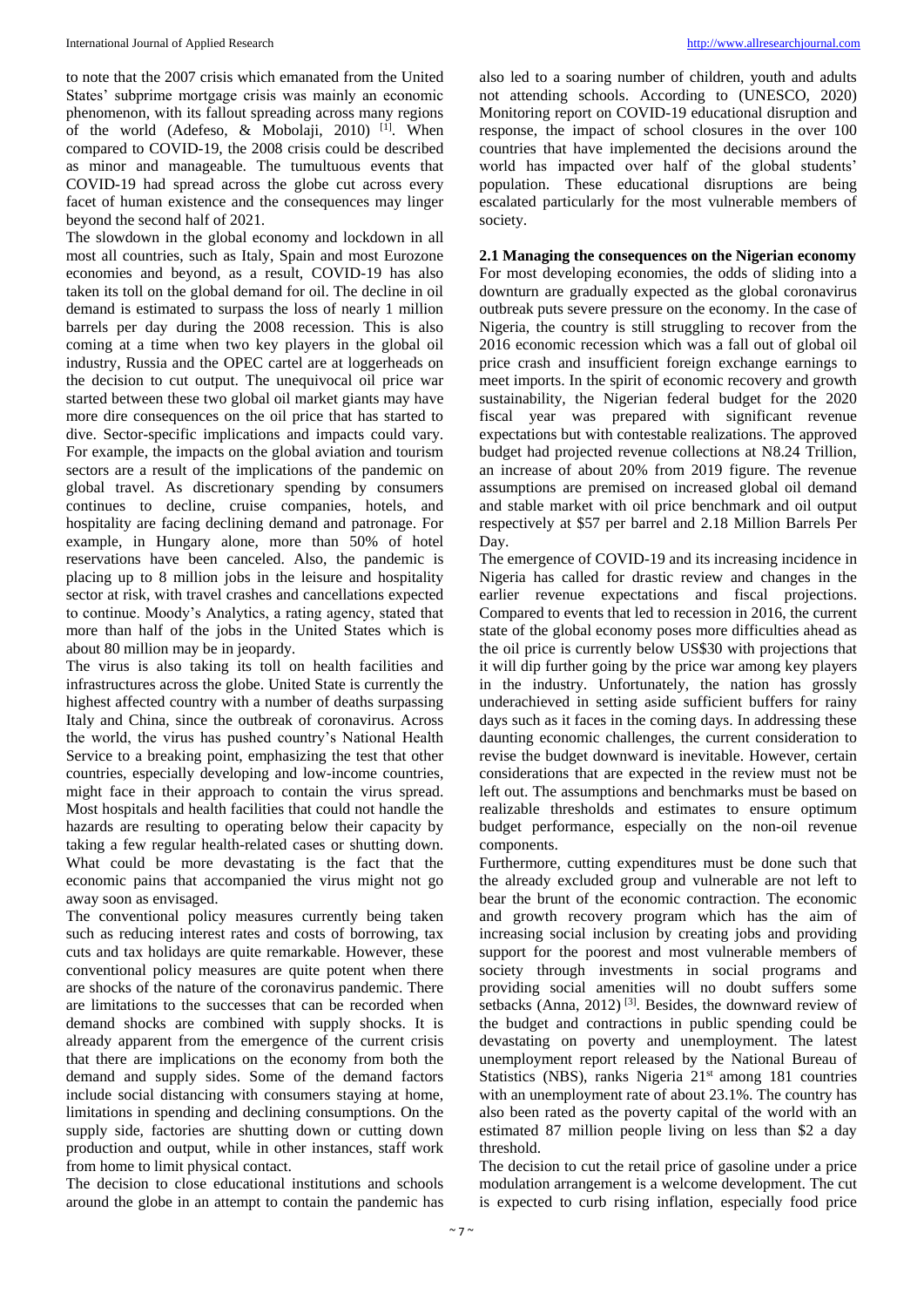inflation which will mainly benefit the poor. However, rather than the price capping regime introduced, by which it is expected of the Petroleum Products Price Regulation Agency (PPPRA) to constantly issues monthly guide on appropriate pricing regime. It is expected that the government will use this opportunity to completely deregulate the petroleum industry in line with existing suggestions and reports. In the event that the global economy becomes healthier and crude oil prices increases, the government might return to the under-recovery of the oil price shortfall by the Nigerian National Petroleum Corporation (NNPC). This policy annually costs the government huge revenue and recurring losses to the NNPC.

Basically, the Nigerian government essentially must lead economic diversification drive. It is one practicable way to saddle through the current economic uncertainties and instabilities. What the consequences of COVID-19 pandemic should further offer the Nigerian economic managers and policymakers, is that the one-tracked, monolithic reliance on oil is failing. Diversification priorities to alternative sectors such as agriculture, solid minerals, manufacturing and service sectors should be further intensified.

# **2.2 Policy responses from selected countries**

| Country         |    | <b>Fiscal Policy</b>                                                                                                   |    | <b>Monetary Policy</b>                                                                                       |
|-----------------|----|------------------------------------------------------------------------------------------------------------------------|----|--------------------------------------------------------------------------------------------------------------|
|                 | 1. | The UK government plans to inject £200bn into the                                                                      | 1. | The BoE has cut its interest rates to 0.1% from 0.25%                                                        |
| UK              |    | economy                                                                                                                |    | to provide greater access to credit for individuals and                                                      |
|                 | 2. | The UK also implemented a plan to pay 80% of wages up                                                                  |    | businesses                                                                                                   |
|                 |    | to £2,500 a month for workers who are out of work as a                                                                 | 2. | The chancellor of the BoE announced a £350bn                                                                 |
|                 |    | result of the pandemic                                                                                                 |    | package for loans and grants and a £30bn injection into<br>the economy as a means of boosting money supply.  |
|                 | 1. | US\$8.3 billion Coronavirus Preparedness and Response                                                                  | 1. | Federal funds rate lowered by 150bp to 0-0.25bp                                                              |
| <b>USA</b>      |    | Supplemental Appropriations Act and                                                                                    | 2. | The Federal Reserves is introducing a US\$700 billion                                                        |
|                 | 2. | US\$104 billion Families First Coronavirus Response Act                                                                |    | quantitative easing program. The QE program is split                                                         |
|                 |    | which together provide 0.5% GDP for health care, sick                                                                  |    | between \$500bn of Treasury bills and \$200bn of                                                             |
|                 |    | leave, small business loans, and international assistance.                                                             |    | agency backed mortgage securities.                                                                           |
|                 | 3. | Agreement has also been reached on a US\$2 trillion                                                                    |    |                                                                                                              |
|                 |    | stimulus bill (around 10% of GDP) that is expected to                                                                  |    |                                                                                                              |
|                 |    | pass Congress in the coming days                                                                                       |    |                                                                                                              |
|                 | 1. | About \$52 billion (2.3 percent of GDP) in direct aid to<br>households, including payments to workers without sick     | 1. | The Canadian Central Bank reduced its interest rates to<br>0.75% to increase access to cheaper loans for its |
|                 |    | leave and access to employment insurance, an increase in                                                               |    | citizens.                                                                                                    |
| Canada          |    | existing GST tax credits and child care benefits                                                                       | 2. | It has also lowered its Domestic Stability Buffer by                                                         |
|                 | 2. | $$1.125$ billion (0.05% of GDP) to the health system to                                                                |    | 12.5% to enable its deposit banks inject \$300 billion                                                       |
|                 |    | support increased testing, vaccine development, medical                                                                |    | into the economy to boost money supply                                                                       |
|                 |    | supplies, mitigation efforts, etc.                                                                                     | 3. | In addition, the government has launched an insure                                                           |
|                 | 3. | About \$85 billion (3.7% of GDP) in direct support to                                                                  |    | mortgage purchase program to further boost liquidity<br>in the market.                                       |
|                 | 1. | businesses, including tax deferrals and wage subsidies<br>The German government released a $£156$ bn fiscal            |    |                                                                                                              |
|                 |    | impulse to support small business owners who have been                                                                 | 1. | The German Central Bank introduced the unlimited                                                             |
|                 |    | affected by the pandemic and to boost spending on its                                                                  |    | loans to businesses affected by the pandemic by                                                              |
| Germany         |    | health sector.                                                                                                         | 2. | reducing its interest rates to 0%.<br>The Bank also released an additional $£100$ billion to                 |
|                 | 2. | The government is expanding the volume and access to                                                                   |    | refinance short-term liquidity provision to companies                                                        |
|                 |    | public loan guarantees for firms of different sizes, with an                                                           |    | through its public development bank KfW                                                                      |
|                 | 1. | allocation of at least $\epsilon$ 825billion (25% of GDP).<br>The government approved a sum of Y1.3 trillion to aid in | 1. | The Central bank reduced its reverse repurchase rates                                                        |
|                 |    | the increased spending on disease prevention and control,                                                              |    | and its 1 year medium term lending facilities by 10                                                          |
| China           |    | production of medical equipment for the coronavirus and                                                                |    | basis points to provide greater access to loans                                                              |
|                 |    | part of the fund is meant for its unemployment insurance                                                               | 2. | In addition the apex bank also implemented a reserve                                                         |
|                 |    | and fiscal stimulus for individuals.                                                                                   |    | cut rate of between 0.5% and 1%.                                                                             |
| Idian           | 1. | The government announced a sum of 150bn rupees to                                                                      | 1. | RBI introduced regulatory measures to promote credit                                                         |
|                 |    | boost spending on healthcare infrastructure needed for the<br>COVID -19.                                               |    | flows to the retail sector SMES during this pandemic.                                                        |
|                 | 2. | Individual states like Kerala released fiscal stimulus                                                                 |    |                                                                                                              |
|                 |    | packages of 200bn rupees to support poor households.                                                                   |    |                                                                                                              |
|                 | 1. | The government is assisting companies facing distress                                                                  |    |                                                                                                              |
|                 |    | through the Unemployment Insurance Fund and special                                                                    | 1. | The central bank reduced the policy rate by 100 bps to<br>5.25 percent on March 19.                          |
|                 |    | Industrial Development<br>programmes<br>from the                                                                       | 2. | On March 23, the government announced the launch of                                                          |
|                 |    | Corporation.                                                                                                           |    | a unified approach to enable banks to provide debt                                                           |
| South<br>Africa | 2. | Within the realm of the budget, workers with an income<br>below a certain threshold will receive a small monthly       |    | relief to borrowers.                                                                                         |
|                 |    | payment during the next four months.                                                                                   |    |                                                                                                              |
|                 | 3. | The government plans to cut \$10.5bn from civil-servant                                                                |    |                                                                                                              |
|                 |    | pay in the next three years to halt rapid rise in public                                                               |    |                                                                                                              |
|                 |    | debts between 2020 and 2021.                                                                                           |    |                                                                                                              |
| Ghana           | 1. | The government committed US\$100 million to support                                                                    | 1. | The Monetary Policy Committee (MPC) cut the policy                                                           |
|                 |    | preparedness and response. Additional funds have been                                                                  |    | rate cut by 150 basis points to 14.5% on March 18                                                            |
|                 |    | earmarked to address availability of test kits,<br>pharmaceuticals, equipment, and bed capacity                        | 2. | Announced several measures to mitigate the impact of<br>the pandemic shock, including:                       |
|                 |    |                                                                                                                        | 3. | lowering the primary reserve requirement from 10 to                                                          |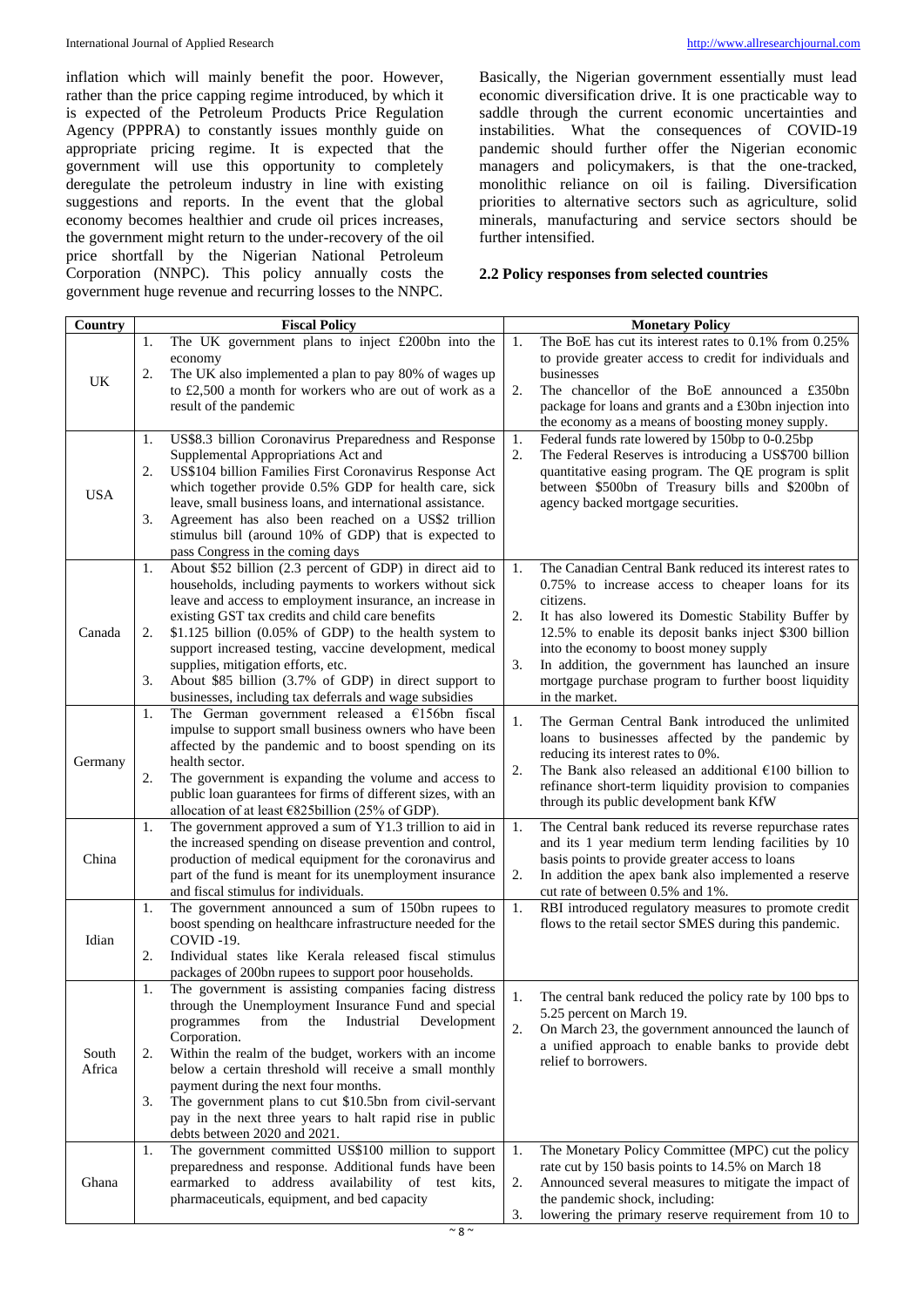|       |    |                                                             |    | 8%, lowering the capital conservation buffer from 3 to |
|-------|----|-------------------------------------------------------------|----|--------------------------------------------------------|
|       |    |                                                             |    | 1.5%, among others                                     |
|       |    | The government earmarked funds for additional health        |    | On March 24, the central bank lowered its policy rate  |
|       |    | expenditure, including enhanced surveillance, laboratory    |    | by 100 bps to $7.25\%$ ;                               |
|       |    | services, isolation units, equipment, supplies, and         | 2. | Lowered banks' cash reserve ratio by 100 bps to        |
|       |    | communication.                                              |    | 4.25%                                                  |
| Kenya |    | The government also earmarked funds for expediting          | 3. | Increased the maximum tenor<br>repurchase<br>-of       |
|       |    | payments of existing obligations to maintain cash flow      |    | agreements from 28 to 91 days                          |
|       |    | for businesses during the crisis.                           | 4. | Announced flexibility to banks regarding loan          |
|       | 3. | The President and his deputy will take an 80% pay cut,      |    | classification and provisioning for loans that were    |
|       |    | while the ministers and their assistants will take pay cuts |    | performing on March 2, 2020, but were restructured     |
|       |    | ranging from 20% to 30%.                                    |    | due to the pandemic, among others                      |

## **2.3 Fiscal and Monetary Policy Responses in Nigeria**

The numbers of people living with the Coronavirus Disease (COVID-19) and deaths from it have been on the increase daily. The Federal Government and its relevant agencies, especially the Central Bank of Nigeria, have responded with policies to cushion the economy, restore investors' confidence, and support Small and Medium Enterprises (SMEs) and households.

# **2.3.1 Fiscal responses in Nigeria**

- i. Contingency funds of NGN984 million (\$2.7 million) were released to Nigeria's Centre for Disease Control and an additional NGN6.5 billion (\$18 million) is planned.
- ii. Establishment of a N500bn COVID-19 Crisis Intervention Fund which will be channeled to the upgrade of healthcare facilities at the national and statelevel, as well as provide intervention for states.
- iii. The President approved the employment of 774, 000 Nigerians to ameliorate the suffering caused by COVID-19 in the country. The 774,000 youths will be engaged in Special Public Works Programme aimed at cushioning the effects of economic downtown. Each of the 774 local government areas in the country will be allotted 1,000 slots.
- iv. Three-month repayment moratorium for all Trader Moni, Market Moni and Farmer Moni loans with immediate effect. Similar moratorium above to be given to all Federal Government-funded loans issued by the Bank of Industry, Bank of Agriculture and the Nigerian Export Import Bank.
- v. NGN15 billion grant from Federal Government to the Lagos State Government.
- vi. Conditional cash transfers for the next two months to be paid immediately to the most vulnerable at internally displaced persons camps.
- vii. Also, due to the reduction in global oil prices, the government reduced the petrol pump price from NGN145 per liter to NGN123.50 per liter on April 1, 2020.
- viii. Suspension of the proposed increase of electricity tariffs by the electricity distribution companies (Discos).
- ix. Waiver of import duty on medical equipment, medicines, protection equipment forth treatment of COVID-19.
- x. All 43 Cabinet Ministers donated 50% of their March 2020 salaries to support the Federal Government's efforts
- xi. IMF Loan the executive board of the International Monetary Fund (IMF), approved \$3.4 billion as Rapid Financing Instrument (RFI) as fiscal support to Nigeria during this period of coronavirus pandemic.

### **2.3.2 Monetary policy responses in Nigeria**

- 1. Reduction of interest rates on all applicable CBN interventions facilities per annuum from 9% to 5% for one year
- 2. Liquidity injection of No.3.6 trillion (stimulus package in the form of loans) into the banking system
- 3. Extension of Moratorium: that all apex bank's intervention facilities were granted a further moratorium of one year on all principal repayments, effective march 1 2020. This means that any intervention loan currently under moratorium is granted additional period of one year.
- 4. Creation of ₦50 billion targeted credit facility through NIRSAL Microfinance Bank for households and SMEs that had been particularly hit by COVID -19 including but not limited to hoteliers, airline service providers, and healthcare merchants among others.
- 5. Credit support for the healthcare industry: Provision of ₦100 billion loan to pharmaceutical firms as well as to hospital and healthcare practitioners who intend to expand/ build health facilities to first -class centre's. Also,  $\frac{1}{2}$  trillion to the manufacturing sector, and  $\frac{1}{2}$ 1.5 trillion to impacted industries in the real sector
- 6. Regulatory forbearance: The CBN granted all deposit money banks DMBs leave to consider temporary and time limited restructuring of the tenor and loan terms for businesses/ households affected by the outbreak of COVID particularly Oil & Gas, Agriculture and manufacturing.
- 7. Strengthening of the CBN LDR policy: with the success of the Loan to Deposit ratio (LDR) policy in growing credit to the economy and reducing interest rates, the CBN offered support to industry funding levels to maintain DBMs' capacity to direct credit to individuals, households, and business. It added additional incentives to encourage the extension of longer- tenured credit facilities.
- 8. The monetary policy committee unanimously voted to; retain the MPR (Monetary Policy Rate) at 14%, CRR (Cash Reserve Ratio) at 27.5% and liquidity ratio at 30%.
- 9. Following the request by the Association of Bureau De Change Operators of Nigeria (ABCON) to declare market holiday on its members' weekly bidding. The CBN suspended the sale of foreign currency to members of (ABCON).
- 10. Devaluation of naira: as a response the CBN set in devaluation of the naira by 15% moving from N307/\$1 to N360/\$1. Depreciation at the market determined investor and exporter (I&E) window at 5% having moved from N360/\$1 to N380/\$1. Also the sale of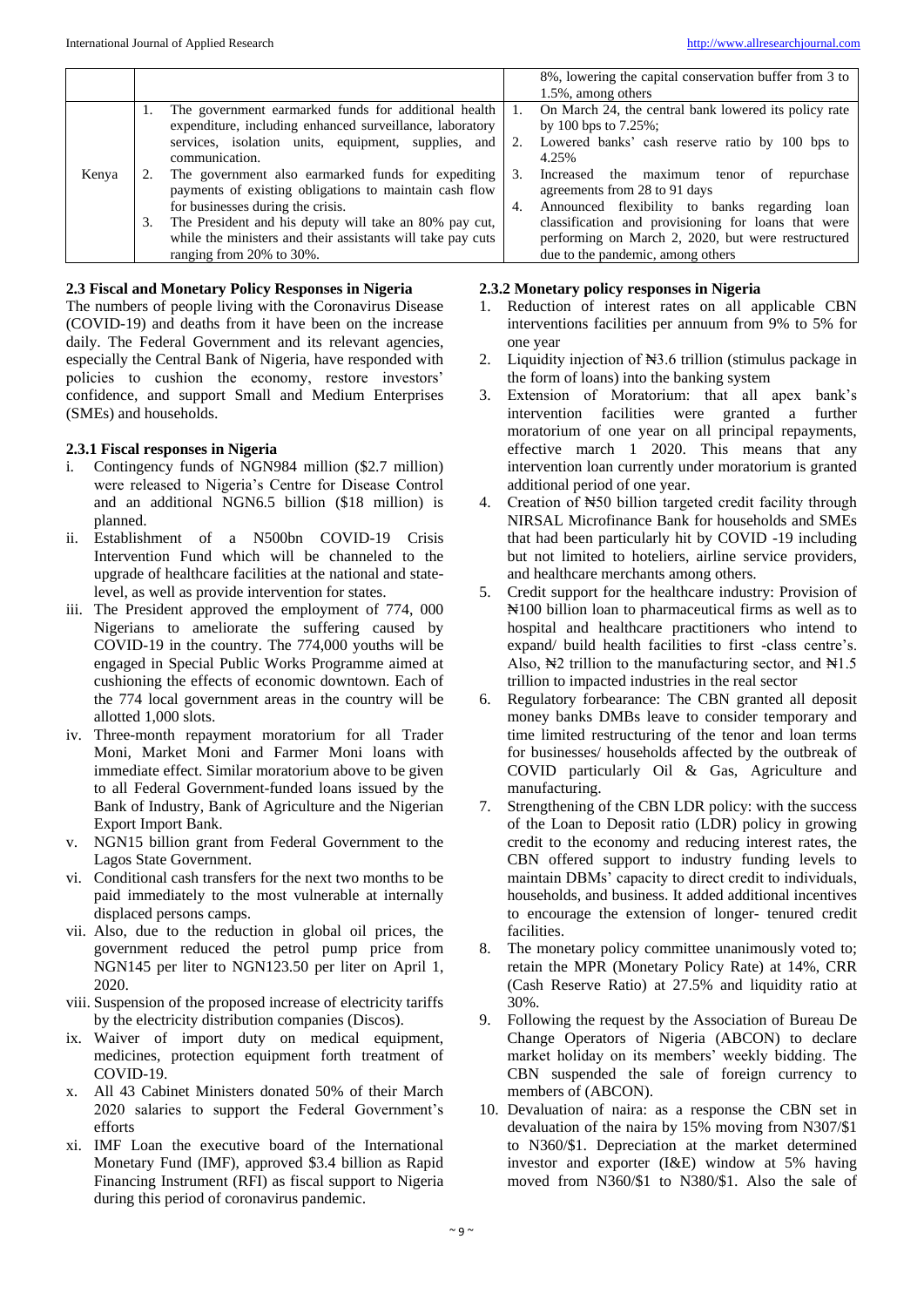dollars to bank at N380/\$1 in a move signifying a devaluation of the currency.

### **2.4 Nigeria Palliative measures in discourse**

The extension of deadlines for filing and payment of taxes without penalties and interest being incurred by the Federal Inland Revenue Service (FIRS) is one of the policy responses by the Nigerian government to cushion the economic effects of the coronavirus pandemic shutdown on businesses and other aspects of the economy. In its working paper, (Delloite, 2020) related the xxxx action to what has been implemented in other Caribbean islands where extensions have been granted for business tax payments, even though the timeline for these deferrals are limited to 15 - 30 days. It can be argued that this limited deferral time may not benefit companies in the context of the present economic conditions but merely defer the payment of tax to a further date when the effects of the crisis have worsened, and business activity has not returned to pre-COVID-19 levels. Meeting tax payment obligations will be a challenge for many companies and individuals where cash flows are disrupted by the abrupt halt to business activity. (Martinez, & Sandleris, 2011)  $^{[20]}$  avows that it is critical that tax policy is designed in such a way that any negative effects on business continuity are minimized and simultaneously, that it does not allow the tax revenue base to be eroded to the extent that economic stability and funding for social security is jeopardized. The final determination on whether these measures are achieved will be known during the post COVID-19.

The Central Bank of Nigeria also granted all Deposit Money Banks leave to consider temporary restructuring of loan terms for businesses/ households that are affected by the COVID pandemic. Meanwhile extant literatures have established different positions as regards how loan restructuring impacts the economy. (Forni, Palomba, Pereira, & Richmond, 2016)<sup>[15]</sup> avow in their studied that the impacts which loan restructuring has on the economic growth using the gravity model is a negative effect of official debt restructuring on trade. However, this conclusion may have been influenced by a host of other factors in a deferent economic terrain unlike the economy that wasn't in recession but only suffering from lock down and could therefore recover in a short while, given the right combination of policy instruments. On the other hand, (Martinez & Sandleris, 2011)<sup>[20]</sup> explained that there is no effect on trade coming from official sector debt relief after controlling for debt relief with private creditors. (Marchesi, & Masi,  $2017$ ) <sup>[19]</sup> and that episodes involving official creditors damage debtor countries' access to capital markets more than those involving private creditors. Das *et al*. (2012) present evidence of serial defaulting, showing that official sector debt restructuring has been widespread both in time and across countries. Reinhart and Trebesch (2016) study the effects of official debt relief for European nations during the 1930s, and the private debt relief for Latin American countries via the Brady Plan in the 1990s. Reinhart and Trebesch (2016) conclude that debt restructuring is more beneficial for growth when it provides nominal debt relief than when relief is delivered in Net Present Value (NPV) terms (i.e., through maturity extensions or interest rate reductions). The paper is also closely related to Forni *et al*. (2016) [15] and Marchesi and Masi  $(2017)$  <sup>[19]</sup>, who studied the impact of Paris Club

agreements on growth. Forni *et al*. (2016) [15] observe that debt relief has the largest growth impact for countries that exit restructuring with relatively low debt levels. In turn, Marchesi and Masi  $(2017)$ <sup>[19]</sup> compares the growth effects of private and official sector debt restructuring, and that while private sector restructuring has a negative effect on growth official sector debt relief can foster long run growth. As highlighted by Cruces and Trebesch (2013) <sup>[10]</sup> in the context of debt restructuring of privately held sovereign debt, a limitation in previous studies (see, for instance Forni *et al*. 2016) [15] is the absence of information regarding the features of Paris Club treatments. Forni *et al*. (2016) [15] mainly focus on the restructuring of privately-held claims (PSI); Paris Club agreements are represented by a simple dummy variable. Instead, (Marchesi, & Masi, 2017) [19] use information on the amount of debt treated.

Monetary policy can be described a deliberate effort by the monetary authority to control the money supply and the credit conditions for the purpose of achieving certain broad economic objectives which might be mutually exclusive (Arteta,  $\&$  Hale, 2008)<sup>[4]</sup>. For most economies, the objectives of monetary policy include price stability, maintenance of balance of payments equilibrium, promotion of employment and output growth, and sustainable development. (Onyeiwu,  $2012$ )  $[24]$  added that these monetary policy measures are necessary for the attainment of internal and external balance, and the promotion of longrun economic growth. For example, an expansionary monetary policy designed to stimulate economic growth will lower the rate of interest and may generate higher inflation which the level of growth may not be able to prevent (Dias, Richmond, & Wright, 2014). The effectiveness of monetary policy in achieving its target objectives, therefore, depends strongly on the operating economic environment, the institutional framework adopted, and the choice and mix of the instruments used. Fiscal policy, on the other hand, involves the use of parameters such as taxation, budget and quotas that will influence government revenue and expenditure with a view to achieving macroeconomic objectives which monetary policy also stands to achieve. For instance, tax revenue will increase when an economy is expanding, all things being equal, even when there is no change in fiscal policy. (Enahoro, Jayeola, & Onou, 2013) [13] added that the increase in tax revenue could further increase government spending, thus promoting more expansion given the fact that such spending are channeled into provision of basic infrastructures that complement private investment. Government can therefore use fiscal policy to stimulate the economy through manipulation of taxes and expenditure.

The recent global financial crisis has now led further credence to the debate on the relative effectiveness of monetary and fiscal policies among economic analysts. Indeed, the issue of appropriate mix of the two policy options is still controversial especially in developing countries (Hafiz *et al.*, 2020)<sup>[20]</sup>. The issue of appropriate mix of policy measures is not yet addressed in Nigeria. Thus, the paper fills this gap by determining the appropriate policy mix instruments of monetary and fiscal policy in achieving satisfactory and sustainable economic growth in the country.

Several authors have examined the relative impact of monetary and fiscal policy on various macroeconomic aggregates and economic activities in both developed and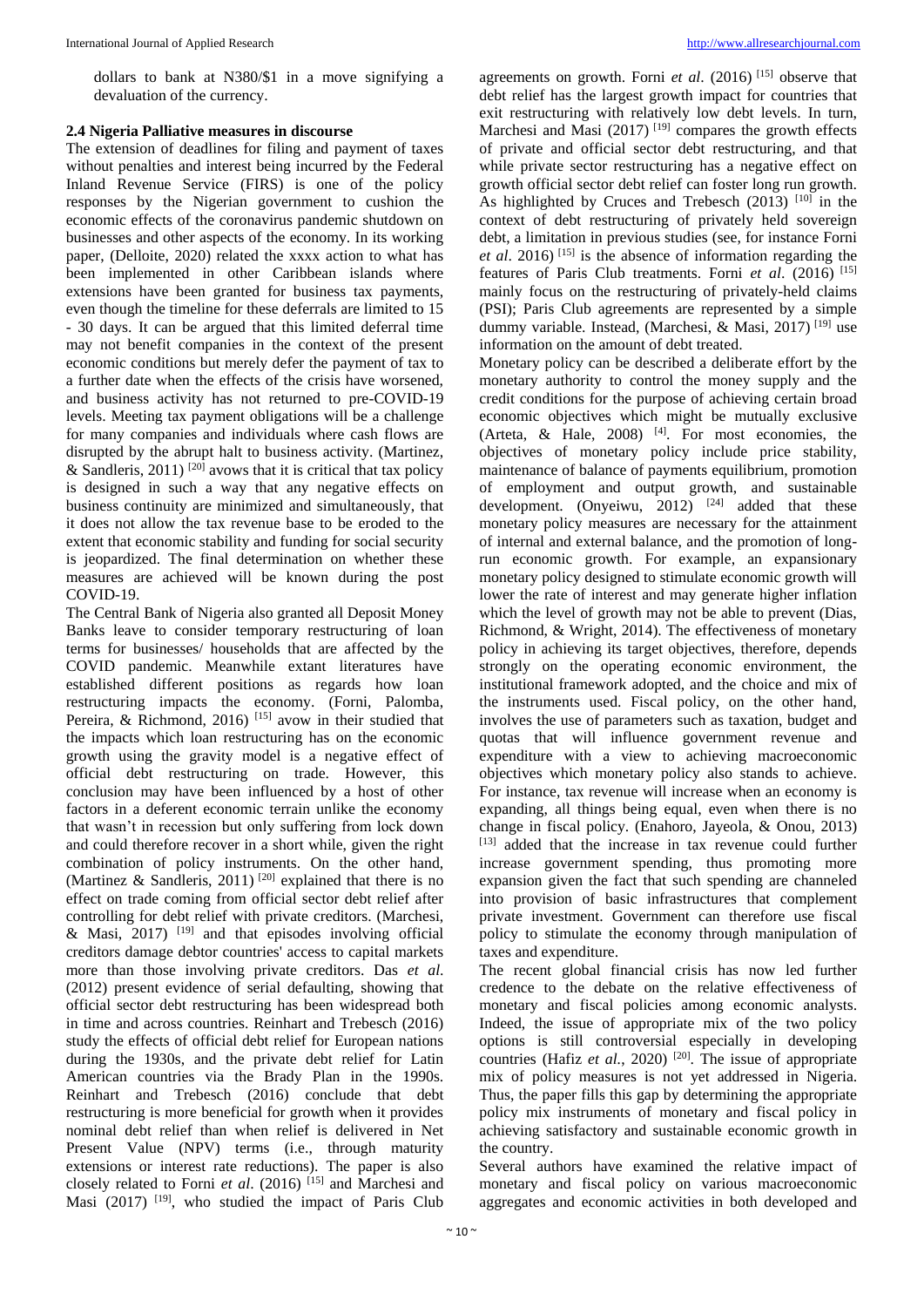developing countries. The earlier studies on developed countries confirm that monetary rather than fiscal policy impacted greater influence on economic growth. (Effiong, Igbeng, & Tapang, 2012)<sup>[12]</sup>. (Ezigbo, 2012)<sup>[14]</sup> also, affirm that the response of economic activity to monetary actions compared with that of fiscal action was larger, more predictable and faster in the U.S. in another related study by (Hagan, & Gruen, 2010)  $^{[17]}$  observed that the monetary influence on investment and economic activity was more important than that of fiscal influence in Canada, Germany, Japan and England. The earlier evidence from developed countries, thus, strongly supports monetary policy while fiscal policy has little role, if any, to play in enhancing economic activities in these economies. In a more recent study on developed countries, (Senbet, 2011)<sup>[27]</sup> criticized the single equation model used in most of the previous studies in testing the relative importance of monetary and fiscal policy on nominal GNP stabilization. The author opined that there is possible endogeneity between both policies and economic activity and misspecification of the model coupled with the wrong use of nominal instead of real economic growth. The results further confirmed that monetary policy is relatively better than fiscal policy in affecting the real output. Contrary to the finding above, some other studies on developed countries have found fiscal policy performing better than monetary actions. For instance, (Mahmood, & Sial,  $(2011)$ <sup>[18]</sup> added that fiscal rather than monetary measures were more powerful and quicker-acting on economic activities in Canada and UK respectively. (Medee, & Nenbee, 2011) [21] however, reaffirm that monetary policy and fiscal policy play only a small role in varying investment, consumption and output in Canada. Irrespective of this finding, the general consensus remains that monetary and not fiscal policy impacted stronger influence on nominal and real economic activities in developed countries which therefore calls for proper implementation of monetary policies in these countries. In the case of developing countries, however, the bulk of empirical research has not reached a consensus concerning the relative power of fiscal and monetary policy to promote economic growth. For instance, (Munongo, 2012)  $^{[22]}$  agree that both the monetary and fiscal variables are significant in all the regression equations, but concluded that the changes in government expenditures exert a larger, more predictable and faster impact on Pakistan's and Bangladesh's economy respectively than do changes in money stock or the monetary base.

(Saheed, 2018) confirmed that monetary policy is a powerful tool than fiscal policy but appreciated a combination of the tools to reposition economy that experiences shock. The result of (Sanni, Amusa, & Agbeyangi, 2012)  $[26]$ , however, showed that the combination of fiscal and monetary expansion boosts economic growth of Indonesia effectively. Similar result by (Mahmood, & Sial, 2011)<sup>[18]</sup> showed that monetary and fiscal policies both play significant role in the economic growth of Pakistan. This shows the instrumentality of the policies and hence if given the right implementation, the Nigerian economy can avoid the looming post COVID-19 crises.

The study of (Anna, 2012)  $[3]$ , however, suggested that monetary influence is relatively stronger and more predictable than fiscal policy in determining economic activity in Zimbabwe. Nevertheless, (Munongo, 2012)<sup>[22]</sup>

found no significant role for monetary policy but has support for fiscal policy. Contrary to this finding, (Ezigbo,  $2012$ )  $[14]$  revealed that monetary policy in a developing country plays an important role in increasing the growth rate of the economy by controlling inflation and maintaining equilibrium in the balance of payments. In the case of Nigeria, (Ajisafe, & Folorunso, 2002; Adefeso, & Mobolaji,  $2010$ )  $^{[2, 1]}$  found that monetary policy impacted greater influence than fiscal policy while (Philip, 2009; Medee, & Nenbee,  $2011$ )  $^{[21]}$  argued that fiscal policies are more crucial for economic growth in the country. (Broda, & Parker,  $2014$ ) <sup>[6]</sup> also denounced the classical preference of monetary policy over fiscal policy on the basis of their empirical evidence and predicted that it would only work for a developed economy. (Effiong,  $2012$ )  $[12]$ , however, investigated accounting implications of fiscal and monetary policies on the development of the Nigerian stock market. It was discovered that only a mixture of monetary and fiscal policy exerted a significant impact on the development of Nigerian stock market. Also, (Enahoro, 2013)<sup>[13]</sup> reported that fiscal and monetary policies had enhanced operational efficiency in the Nigerian financial institutions, by reducing financial indiscipline in the financial and fiscal systems. The paper concluded that fiscal and monetary policies had galvanized government to commit budgetary management which would also address anomalies in the financial system. (Ogege, & Shiro, 2012) [23], however, investigated the dynamics of Nigeria's monetary and fiscal policies, focusing specifically on their effects on the growth of Nigerian economy. The paper revealed that both monetary and fiscal policy contributed to the growth of Nigerian economy. Similarly, (Sanni, *et al.*, 2012)<sup>[26]</sup> found that none of the policies can be said to be superior to another and that a proper mix of the policies may enhance a better economic growth. The review of the existing literature from developed countries indicates a general support for monetary rather fiscal policy while the general consensus is that there should be policy mix in the developing countries. However, the issue of appropriate policy mix as suggested by many authors is not yet addressed. The present study, thus, fills the gap by examining the appropriate policy mix that is necessary for economic sustainability in Nigeria.

#### **3. Conclusion**

This paper examined the palliative measures and the policy responses to fight effects of the economic shutdown due to the coronavirus pandemic in Nigeria. The study made a holistic review of palliative measures and policy responses by federal and state governments as well as other authorities.

We observed that the inability of the Nigeria government to design reliable way to ensure that short term stimulus packages get to every citizen especially those who are more vulnerable, being poor. Since there was a shutdown of workplaces, it was necessary to ensure that such relief items were sent to every individual and household living in Nigeria. However, we also noticed adequate palliatives in terms of policy responses by governments and relevant authorities to ensure that the country is able to manage the economic effects of the total shutdown of the economy on public and private businesses, household lives, and other sectors of the nation's economy. A couple of policies have been initiated in this regard.